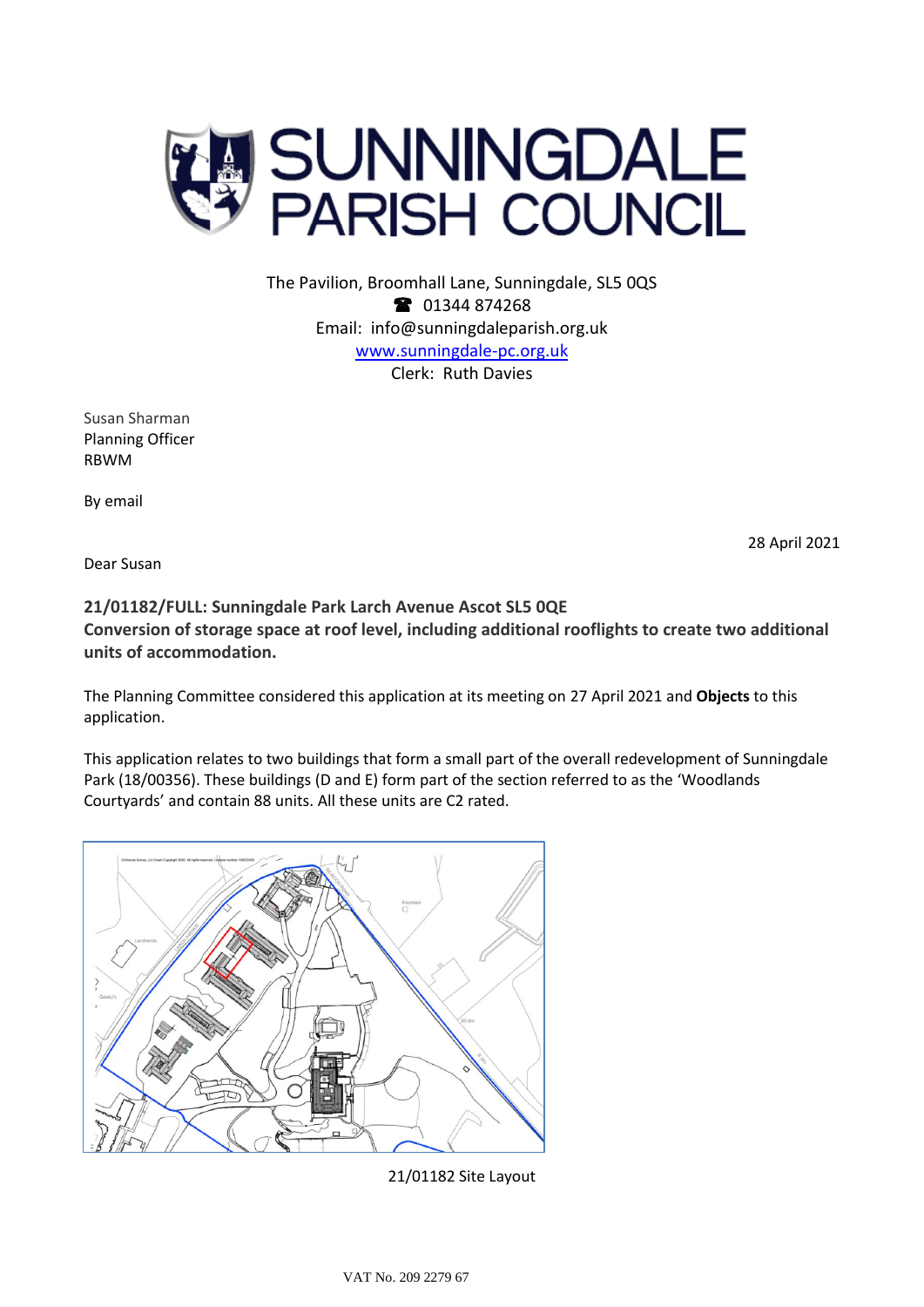The proposed changes relate to the conversion of void roof space into two additional one-bedroom apartments.

We accept that there is no additional square footage to the approved scheme. We also recognise that there is no change to ridge height; no change to landscaping; the only added features are additional windows/balconies as shown in the following pictures in red.



However, while these changes appear nominal, we have a major concern about the 'scope creep' to the approved number of dwellings approved as part of the extant scheme.

The approved number of dwellings in this section is 88. With the two additional apartments this becomes 90 i.e. a 2 % increase over the approved scheme.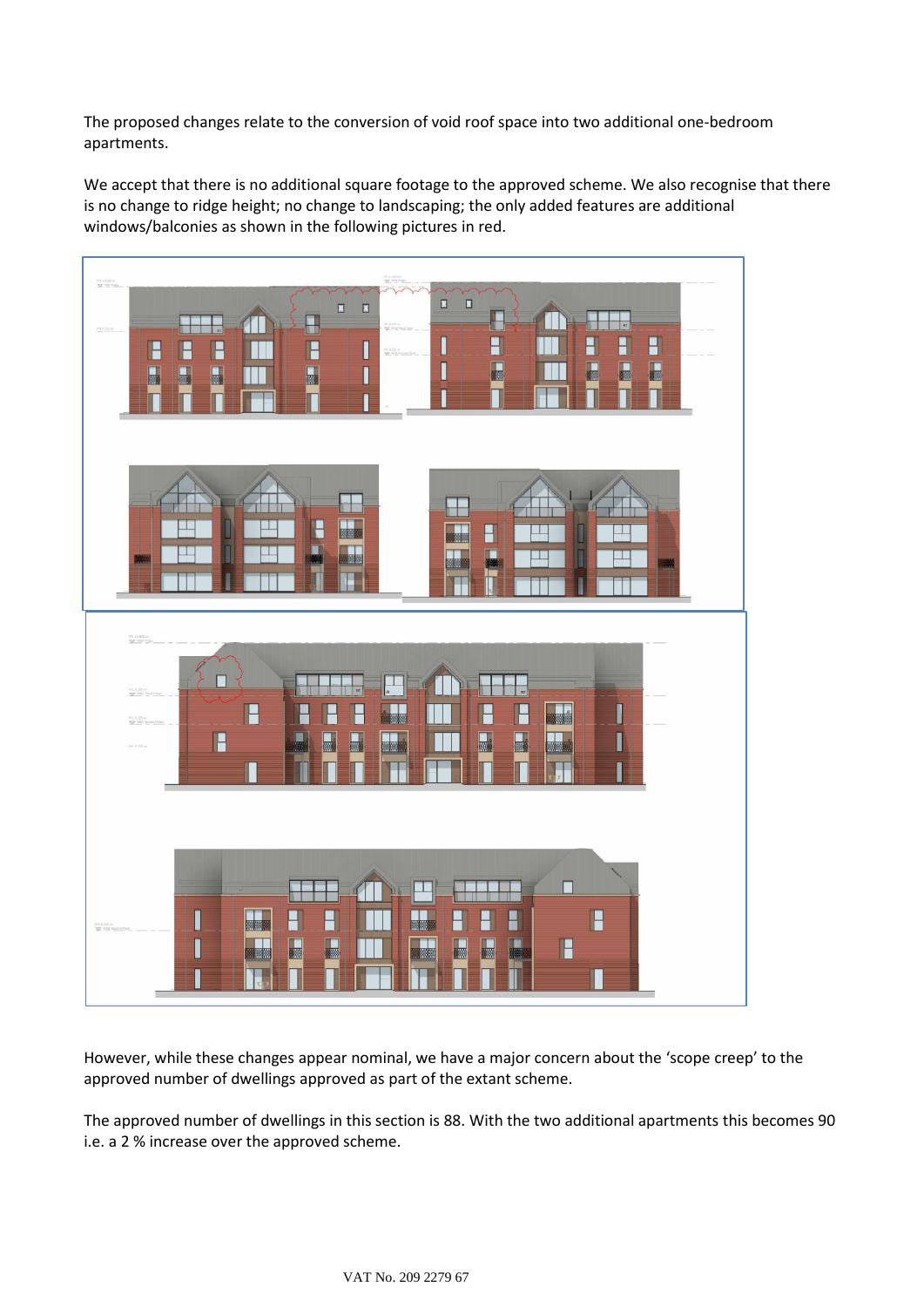In considering this application, attention needs to be paid to the development in totality (rather than two apartments on their own). To put this into context, when planning permission was granted on 8th Nov 2019 (18/00356) for 'The redevelopment of Sunningdale Park' this included approval for a Care Community of 103 'units of accommodation'. Whilst subsequent applications / variations might be submitted for individual sections of Sunningdale Park these should take into account the original total number of units approved for the site.

The chart listed below was presented at The Borough Wide Development Management Panel meeting on 4<sup>th</sup> October 2018 in support of the application. This shows the total of 271 units of accommodation that was approved.

| $C3 -  $<br><b>Class</b><br>Use | <b>Apartments</b> |    |                |                         | <b>Hous</b> | <b>Total</b>   | <b>Parking</b> |
|---------------------------------|-------------------|----|----------------|-------------------------|-------------|----------------|----------------|
| <b>Residential</b>              |                   |    |                |                         | es          | units          | spaces         |
| <b>Bedrooms</b>                 | 1                 | 2  | 3              | 4                       |             |                |                |
| <b>Stewart Court</b>            |                   | 14 | $\overline{9}$ |                         | 10          | 33             |                |
| <b>Crosley Court</b>            |                   | 24 | 9              |                         | 7           | 41             |                |
| <b>Mckenzie Hse</b>             | 18                | 23 |                |                         |             | 41             |                |
| <b>Pavilion</b>                 | 1                 | 12 | $\overline{2}$ |                         |             | 15             |                |
| <b>Glade</b>                    |                   |    |                |                         | 14          | 14             |                |
| <b>Walled Garden, Game</b>      |                   | 7  | 5              | $\overline{\mathbf{1}}$ |             | 13             |                |
| <b>Keepers</b>                  |                   |    |                |                         |             |                |                |
| <b>Gardeners Cottages</b>       |                   |    |                |                         | 5           | 5              |                |
| <b>Dairy</b>                    | 1                 |    | 3              | 1                       |             | $\overline{5}$ |                |
| <b>South Lodge</b>              |                   |    |                |                         | 1           | 1              |                |
| <b>Total units</b>              | 140               |    |                |                         | 37          | 168            | 347            |
| Use Class C2 - Care             |                   |    |                |                         |             |                |                |
| community                       |                   |    |                |                         |             |                |                |
| <b>Block A</b>                  |                   | 14 |                |                         |             | 14             |                |
| <b>Block B</b>                  |                   | 21 |                |                         |             | 21             |                |
| <b>Block C</b>                  |                   |    |                |                         | 3           | 3              |                |
| <b>Block D</b>                  |                   | 25 |                |                         |             | 25             |                |
| <b>Block E</b>                  |                   | 25 |                |                         |             | 25             |                |
| <b>Northcote House</b>          | 1                 | 8  |                |                         |             | 9              |                |
| <b>Gloucester Stables</b>       |                   | 5  |                |                         |             | 5              |                |
| <b>North Lodge</b>              |                   |    |                |                         | 1           | 1              |                |
|                                 | 99                |    |                |                         | 4           | 103            | 138            |

Schedule of accommodation - Table 1

The Borough Local Plan, Submission Version 2017, officially stated that Sunningdale Park was allocated 'approximately 230 residential units.' (Appendix D, Housing site Allocation, HA34 Sunningdale Park) Hence, the subsequently approved number of units (271) had already increased by 18%.

## **Parking**

According to the Officer's report for 18/00356 - "Parking is provided between the buildings and a planted strip approximately 7 metres wide maintained along Larch Avenue".

Is there sufficient parking for two additional apartments?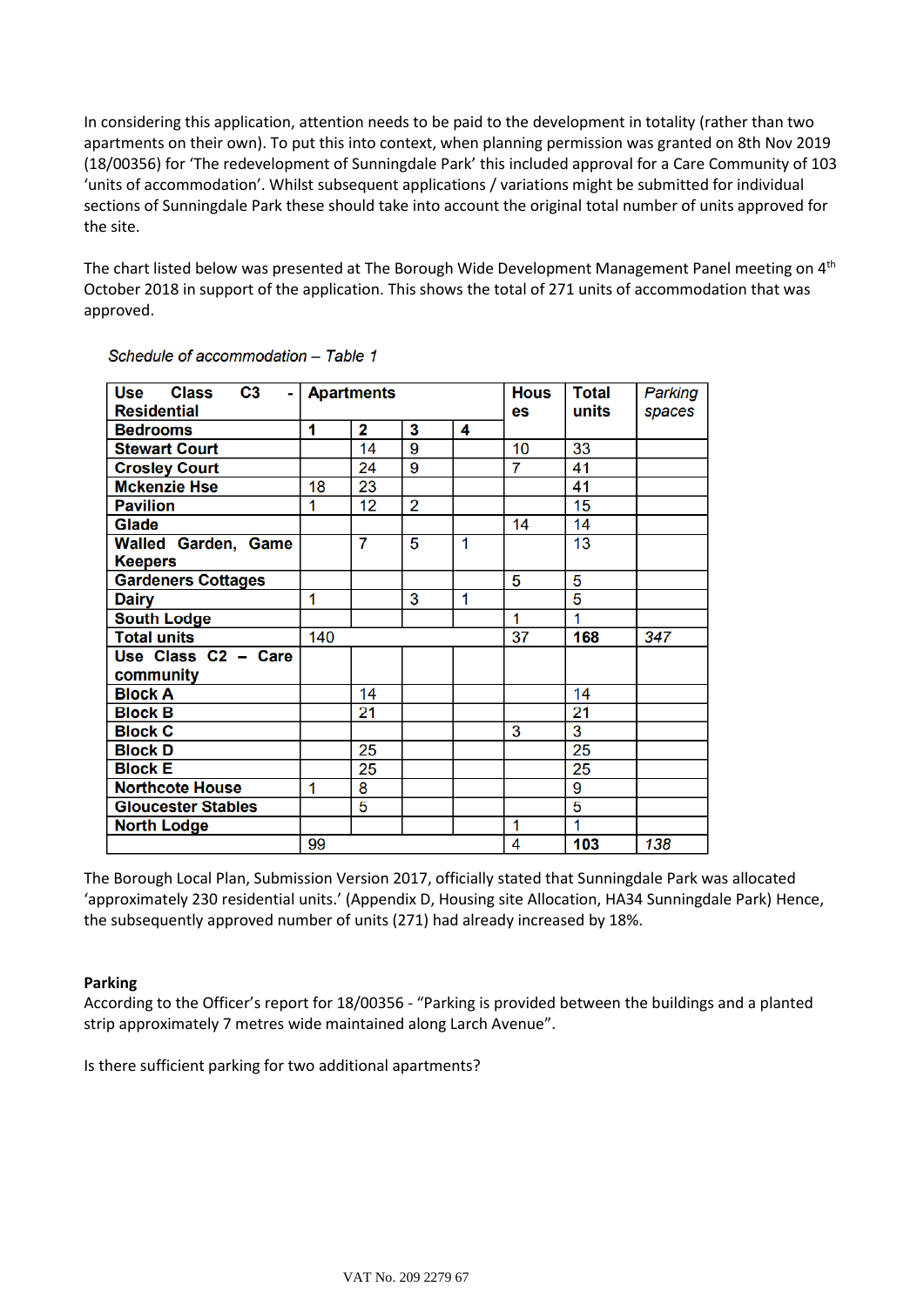## **Tipping Point**

The Parish Council maintains that RBWM have an ongoing responsibility to uphold their original decision on the number of approved units, based on the Borough Local Plan and the decision of the Borough Wide Development Management Panel, rather than agreeing to 'incremental accommodation unit creep'.

We would not be surprised to see future applications, relating to other sections of this large development, which aim to increase the number of dwellings on this site to over and above what was approved.

The following policies were all relevant when considering the original application 18/00356.

- SP1 Spatial Strategy
- SP2 Sustainability and placemaking
- SP3 Character and design of new development
- SP5 Development in Green Belt
- HO1 Housing Development Sites
- HO2 Housing Mix and Type
- HO3 Affordable Housing
- HO5 Housing Density
- ED2 Employment Sites
- ED3 Other Sites and Loss of Employment Floorspace
- HE 1 Historic Environment
- HE3 Local Heritage Assets
- NR1 Managing Flood Risk and Waterways
- NR2 Trees, Woodlands and Hedgerows
- NR3 Nature Conservation
- NR4 Thames Basin Heaths Special Protection Area
- NR5 Renewable Energy Generation Schemes
- EP1 Environmental Protection
- EP2 Air Pollution
- EP3 Artificial Light Pollution
- EP4 Noise
- EP5 Contaminated Land and Water
- IF1 Infrastructure and Developer Contributions
- IF2 Sustainable Transport 20
- IF3 Green and Blue Infrastructure
- IF4 Open Space
- IF5 Rights of Way and Access to the Countryside
- IF7 Community Facilities
- IF8 Utilities

At what point in the future will the sum of proposed additions to Sunningdale Park create a tipping point which render the assumptions made when approving this scheme invalid?

We ask that this application is **Refused**.